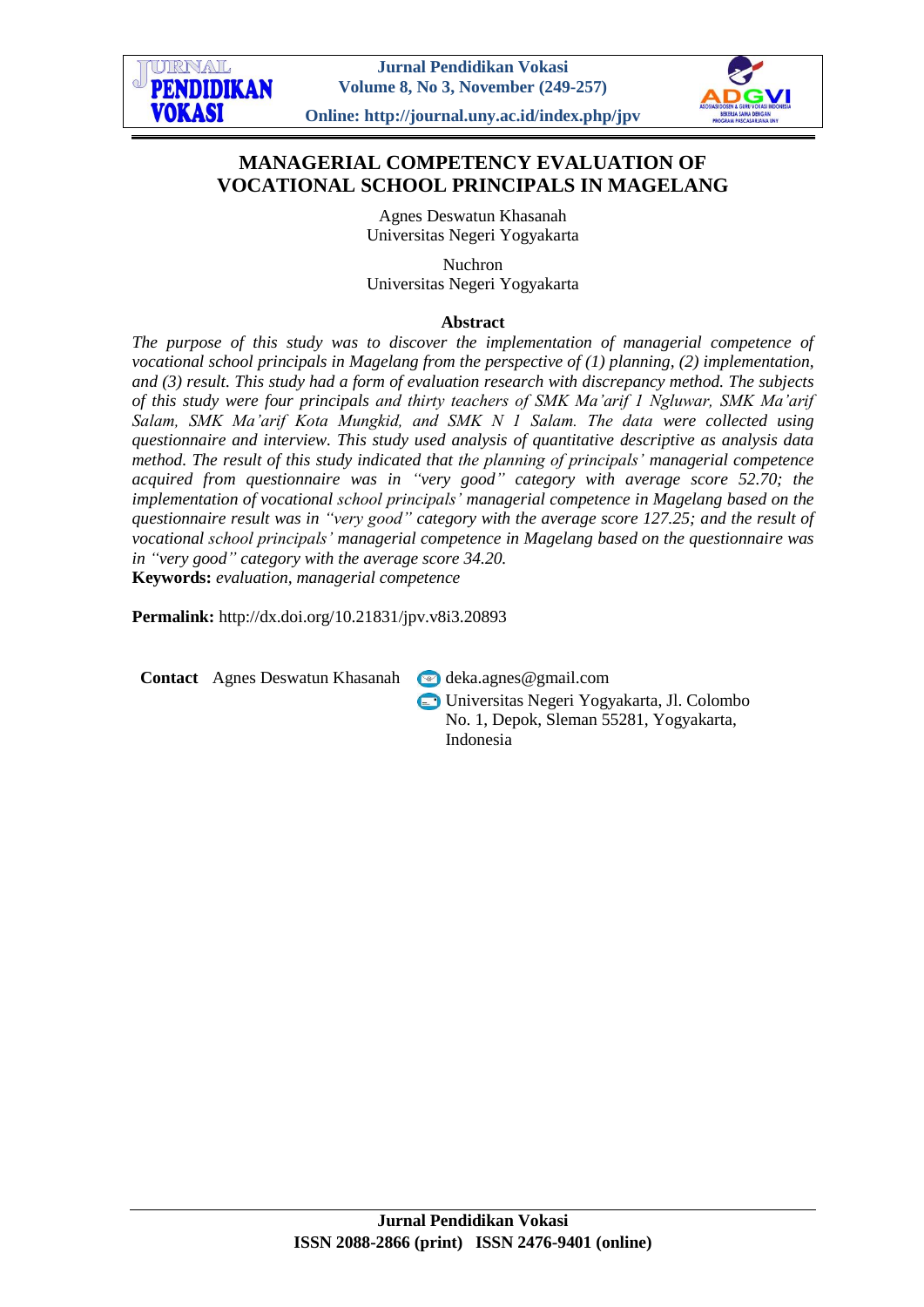### **INTRODUCTION**

Magelang declared itself as Vocational School District on May 2, 2014. It then brought an impact on the increasing interest of vocational school (SMK), and finally many students were enrolled in vocational schools. Even private vocational schools were established. Up to 2018, it has been noted that Magelang has 44 vocational schools: there are 3 public vocational schools, and 41 private vocational schools.

The rapid increase of vocational schools number, caused tight competition in the quality of education and competence of principals as the decision makers of all school policies and management.

The importance of principals' leadership in school performance, teacher performance in work, and student learning performance are: (1) creating a positive climate within the school or between the principal and the teacher; (2) leadership of school principals can build teacher professionalism, enthusiasm and sense of unity; (3) the principal's leadership can influence the commitment in teaching the teacher, satisfaction in work, and attitude in work, (4) the leadership of the principal can give a difference to student and affective learning attitudes, and academic results, even if the school environment is minimal academic; (5) a strong and balanced structural leadership, hu-man, political, cultural, and educational dimensions can realize the effectiveness of the school, and (6) the principal needs strong support in learning his leadership and the growth of his professionalism (Cheng, 1997, p. 9).

Regulation of Indonesian Minister of National Education (Permendiknas) Number 13 of 2007 (Menteri Pendidikan Nasional Republik Indonesia, 2007) concerning Standards for Principals of Schools/Madrasah states that Principals (KS) must have five competencies namely: Personality, Managerial Skills, Entrepreneurship, Supervision, and Social Conscience.

The school has the authority to regulate and manage the school fully and independently, so the school pricipals must have five competencies. Refers to the National Education Standards (SNP) which are regulated by Government Regulation (PP) Number 32 of 2013 jo PP Number 19 of 2005, Article 1 paragraph 1 (Presiden Republik Indonesia, 2013); national education standards are the minimum criteria for running the education system in Indonesia.

There are 8 standards, namely: (1) content standards, (2) process standards, 3) graduate competency standards, (4) standards of educators and education personnel, (5) facilities and infrastructure standards, (6) management standards, (7) financing standards, and (8) educational assessment standards. In carrying out school-based management, the principal is assisted by these eight standards as a benchmark for the management success. Thus, later, the results of effectiveness, efficiency, and productivity are expected to be achieved in the implementation of managerial competence. SNP aims to provide signs to school principals in managing education in their respective schools.

Educational failures are caused by inappropriate management, placement of personnel that is not in accordance with the field of expertise, and problems which are not handled by experts, so that the goals of national education to educate the life of the nation through improving the quality of each type and level of education have not been realized (Mulyasa, 2007, p. 6).

The efforts to improve the quality of human resources continue to be made by changing education policy that was originally implemented by the district government, now handled directly by the provincial government or decentralization, through Law No. 23 of 2014, article 12 concerning Regional Government (Presiden Republik Indonesia, 2014). This is done by the central government with the aim of increasing education equity in terms of the competence of educators, education personnel, students, supervisors, and the quality of secondary education at the provincial level. Change in education management is according to Law Number 23 of 2014 concerning Regional Governance (Presiden Republik Indonesia, 2014), namely education policy, curriculum, accreditation, educators and education personnel, as well as education licensing. The establishment of the law on decentralization of education is in line with the regional autonomy policy. Decentralization of education is also a manifestation of regional autonomy itself.

Center for Educational Assessment (*Pusat Penilaian Pendidikan*/Puspendik) suggests that the current education system gene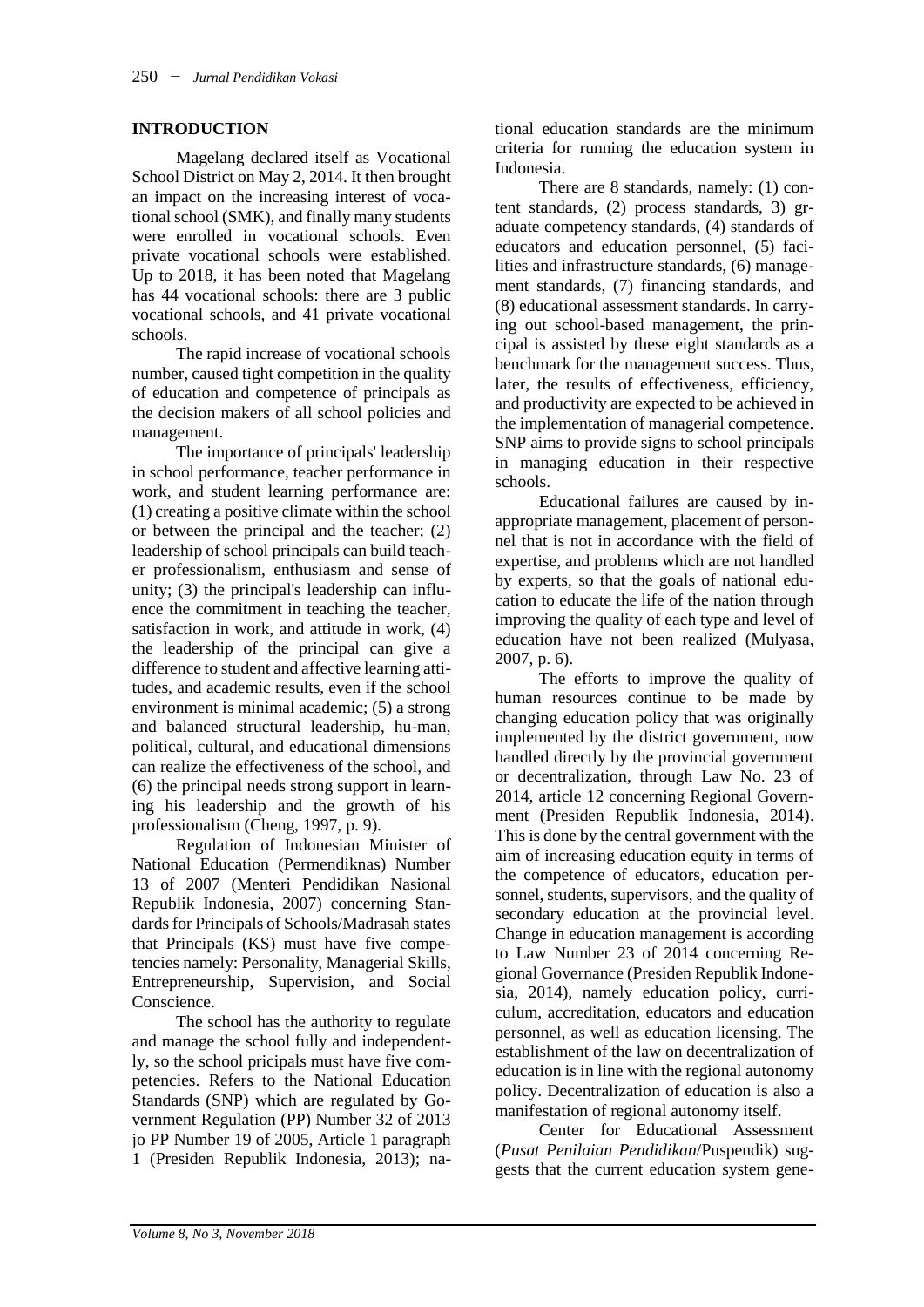rally does not match the expected quality. This assessment is based on the students' low ability to answer the vocational high school national exams. Other indicators are skills that are characteristic of vocational education, faith, sense of responsibility, and character that have not received adequate attention. In addition, the increasing number of educated people who are unemployed is also an indicator of the low quality of education. The indication of the low quality of education above is presumably due to the low quality that includes the current education program (curriculum and learning), school administration and management, the current educational staff of the school, the input and development of students, educational facilities and infrastructure, and the low quality of community participation in education. In addition, among the causes of the low quality of education, education policies issued by the government are not in line with matters relating to improving the quality of education (Pusat Penelitian dan Pengembangan Kementerian Pendidikan dan Kebudayaan Repbulik Indonesia, 2015).

Results of a survey conducted by the Working Group on the development of the Principal Quality Standards in the Academic Manuscript of the Principal Qualification and Competency Standards by the National Education Standards Agency (*Badan Standar Nasional Pendidikan*/BSNP) in 2006 showed that the performance of principals that had not been as expected. It also emphasized that the results of the research submitted by the director of education staff in the Training of Trainers (ToT) Facilitator candidates for school principals and supervisors on February 6, 2009 showed that of the five competencies of principals namely: (1) personality competence, (2) managerial competence, (3 ) supervision competence, (4) social competence, and (5) entrepreneurial competency, managerial competence and supervision of principals were still low (Purwanto, 2010, pp. 55–63).

Managerial competencies are needed by principals to: (1) plan schools, (2) design school organizations, (3) manage teachers and staff, (4) manage facilities and infrastructure, (5) maintain school and community relations, (6) manage student affairs, (7) develop curriculum, (8) manage school finance, (9) manage school administration, (10) manage special school service units, (11) develop entrepre-

neurship in schools, (12) create a culture and work climate, (13 ) manage school information systems, (14) manage information technology, (15) manage product / service activities, and (16) conduct school supervision (Kompri, 2017, p. 109).

The implementation of principals' managerial competencies has not been implemented properly according to 16 indicators of managerial competency standards, (2) inhibiting factors: (a) principals do not have competency standards; (b) the lack of experience of the principal; (c) inability to prepare school plans; (d) lack of coordination and cooperation; (e) lack of school facilities and infrastructure; (f) lack of training; and (g) lack of supervision from superiors (Adi, 2016, pp. 1–16).

Administrative competency needs of principals for effective school administration at the high school level in the Southwest Geo-Political Zone of Nigeria. Learning reveals that the instructional leadership skills needed by school principals for effective school administration include: principals working with teachers to set goals, provide primary facilities, supervise lesson plans, teaching and learning activities, evaluate plans and implement curriculum. It was also shown from the results of research that the main personnel management skills needed by school principals for effective schools included administration: the main motivating staff, encouraging professional staff development, communicating affective with staff, resolving conflicts. It is equally revealed from the research findings needed by financial management experts Effective school administration includes: the basic budget prepared together with staff management, funding sources, storing accurate financial information, providing correct and fair financial positions in schools (Adegbemile, 2011, p. 1).

Based on these problems, it is necessary to conduct research on managerial competence of principals. This study was important to see how far the managerial competency implementation of the principals, which later can be the basis of consideration of the related education office to evaluate and provide alternative solutions on how to improve the managerial competence of principals in the field.

The purpose of this research was to see how far the implementation of managerial competencies of principals in SMK Ma'arif 1 Ngluwar, SMK Ma'arif Salam, SMK Ma'arif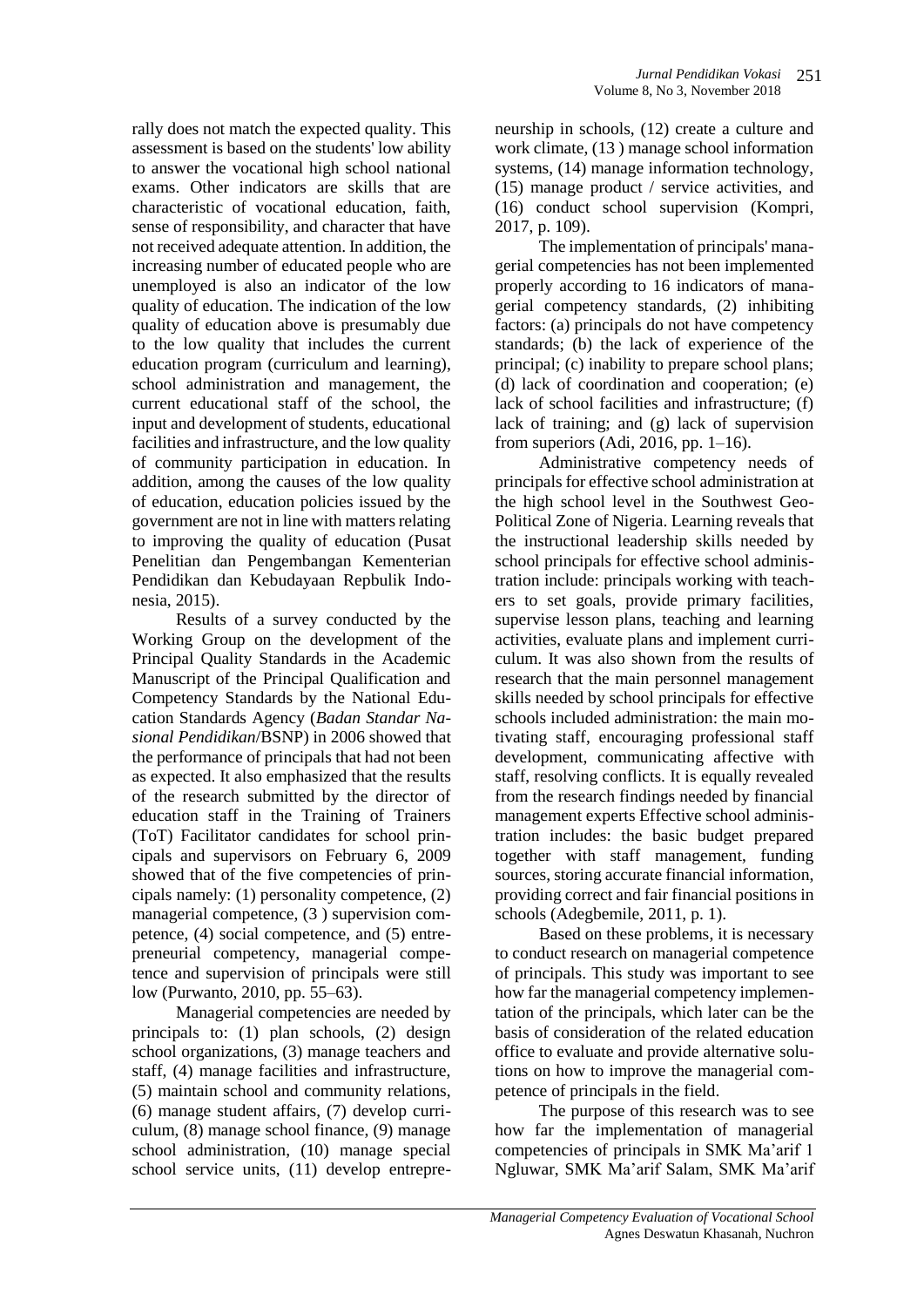Kota Mungkid, and SMK N 1 Salam, focusing on understanding how far the implementation of managerial competence in planning, implementation process and the results of the implementation of vocational school principals in Magelang.

Meanwhile the theoretical benefit of this research was to measure the achievement of competence managerial implementation as one of the principal evaluation materials and related official reference materials to improve managerial competence of principals, especially in Magelang. Whereas practically this research was as a reflection of the implementation of managerial competencies that have been conducted, so that the principals can evaluate improvements at various points that were deemed incomplete.

## **RESEARCH METHOD**

The research method used was quantitative method. This method is used to answer the problem statement questions. The research instrument was made to purify the discussion.

The presentation of the results of this study uses descriptive aspects to present systematically the results of research that has been done so that it is easily understood by the reader. This study procedurally uses a discrepancy evaluation model, or gap through three stages (initial-identification-comparison) with a focus on planning, implementation processes and achievement of results from the principal's managerial implementation. The research focused on SMK Ma'arif 1 Ngluwar, SMK Ma'arif Salam, SMK Ma'arif Kota Mungkid, and SMK N 1 Salam. Respondents in this study were teachers and principals in the schools mentioned above.

This study also used data collection tools in form of instrument validity and instrument reliability. Instrument validity used was construct validity to obtain valid data, measuring what should be measured. After that, there were consultation sessions with experts to decide whether it was feasible to be used. The instrument reliability used was Alpha Cronbach formula, to measure whether it is truly reliable, consistent, or steady.

The technique used was questionnaire data done through fast symptom calculation and variable  $(M) - (Me) - (Mo) - (SD)$ .

### **RESEARCH RESULTS AND DISCUSSION**

First, data analysis on the aspects of planning carried out by the principal which includes the vision, mission and objectives of the school. Data in this study were obtained through questionnaires.

In the principal manager's competency planning, the school principal implements the school / madrasa vision. the school does have a vision of the school/madrasah but in its preparation it does not involve many school components and is not replaced regularly. If there is a change in leadership of the principal, the school's vision is not changed. In addition to the vision of the school / madrasah, a school / madrasah mission is also prepared.

Questionnaire data on managerial competency planning aspects of principals were obtained from 20 respondents. The questionnaire has 15 statements. Based on questionnaire data, the lowest ideal score is obtained, 15 and the ideal highest score is 60.

Based on the results of the questionnaire analysis, it could be seen that the managerial competency planning of the principal was categorized very well indicated by an average value of 52.70. The data obtained from the results of 20 respondents, 2 respondents (10%) in "not quite good" category, 3 respondents (15%) in "good" category, and 15 respondents (75%) in "very good" category. Complete can be seen in Figure 1.

The Figure 1 shows that the ability of the principal in managerial planning was in a very good category. This means that the principal's managerial planning ability had a good influence of 75% on school management. The remaining 25% was influenced by other factors.

Another factor that was caused by school principals who were less capable of planning was explained more fully in Adi's research, namely: t: (1) the implementation of principals' managerial competencies in Kuala Kampar State 1 and State SMP 4 has not been implemented properly according to 16 standard indicators managerial competence, (2) inhibiting factors: (a) the principal does not have competency standards; (b) the lack of experience of the principal; (c) inability to prepare school plans; (d) lack of coordination and cooperation; (e) lack of school facilities and infrastructure; (f) lack of training; and (g) lack of supervision from superiors (Adi, 2016, pp. 1-16).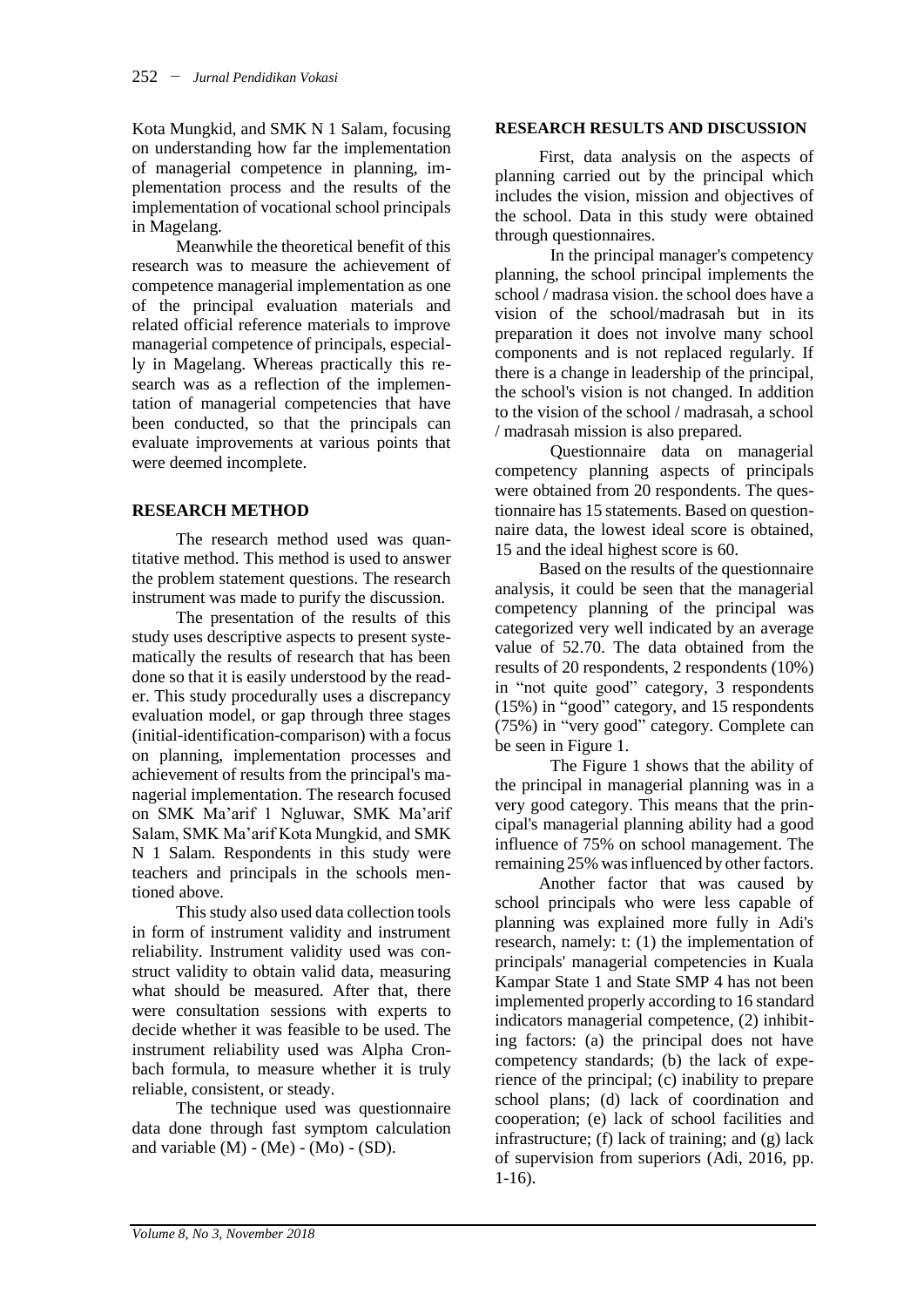

Figure 1. Frequency Distribution of Planning Aspects of Data Results of Principals Managerial Competence

The principal as a manager at a school has a major influence on everything related to school managerial. However, there are also other factors that also influence, including human resources, natural resources, infrastructure, school organizational climate, students' abilities and so on.

In line with the bar chart above, it can also be said that the managerial principal at SMK in Magelang can provide a solution for someone who wants to get education and skills at once, known as Vocational Education, which is explained further:

*Vocational or technical training or retraining which given in school or classes under public supervision and control or under contract with a State Board or local education agency, and is conducted as part of program designed to fit individuals for gainful employment as semi-skilled or skilled worker or technicians in recognized occupations* (Thompson, 1973, p. 109)*.*

Vocational education certainly must always be developed in line with the demands of the education and workforce in the future. From the results of the comparison of the planning implementation of managerial competencies of principals in related vocational schools, it was found that there was still a gap between the conditions that should be with the actual situation, including: (1) not maximally

formulating and developing the vision and mission objectives and objectives of the school maximally, (2) lack of socialization intense to various parties concerned, and (3) no periodic and ongoing review.

Second, data analysis on aspects of implementation which includes school/ madrasah guidelines, school/madrasah organizational structure, implementation of school/madrasah activities, student affairs, curriculum fields, and learning activities, educators and education staff, facilities and infrastructure, finance and funding, the culture and environment of schools/madrasas, community participation and school/ madrasah partnerships are obtained through questionnaires.

Research on the implementation of managerial competencies carried out by Indra obtained results namely: The role of the principal who is dominant in implementing School Based Management (SBM) is a managerial role, because the principal can directly choose who is in the school organizational structure. The role of schools in the context of SBM is a driving force for school life. The role is the principal as an educator, manager, administrator, supervisor, leader, entrepreneur, motivator, and climator. The inhibiting factors in the implementation of SBM are communication that has not gone well in school and lack of socialization for the implementation of SBM, while supporting factors are the active role of school citizens in the implementation of SBM and the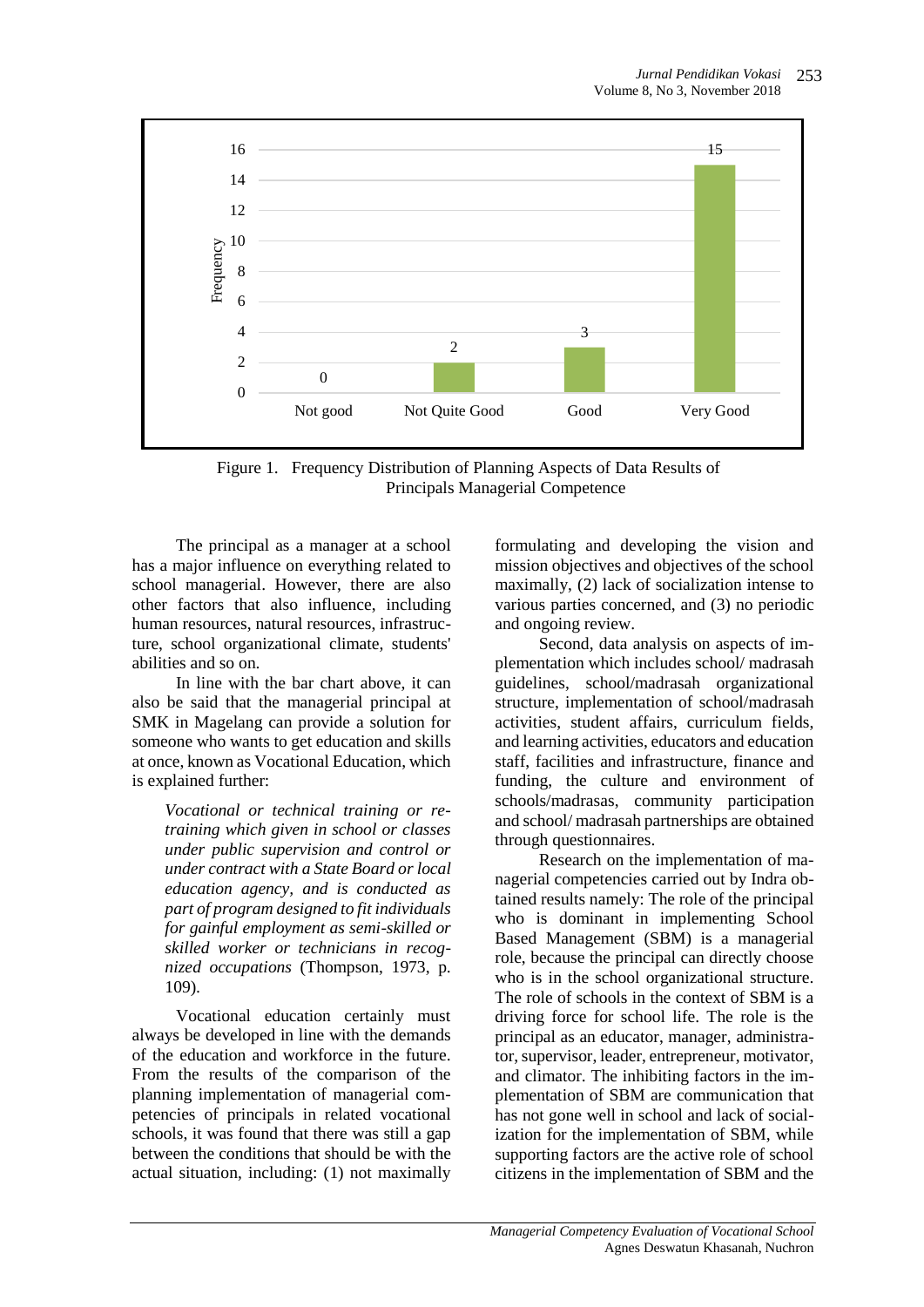giving of authority or autonomy from the foundation to schools (Lurah & Haryanto, 2014, pp. 174–187).

The results of the study on the implementation of managerial competencies obtained scores Based on the results of the questionnaire analysis above, it can be seen that the managerial competency planning of principals is categorized very well as indicated by an average value of 127.25. Data obtained from the results of 20 respondents, 2 respondents (10%) good categories, and 18 respondents (90%) very good categories, this is stated in the figure in Figure 2.

Figure 2 demonstrates that the implementation of managerial competence of principals was in "very good" criteria, which means it provided good influence on teacher performance satisfaction.

Based on average 127.75 respondents' general tendency score calculation, it was found that there were 2 respondents (10%) in "good" category, and 18 respondents (90%) in "very good" category. Therefore, it indicated principals of the respective schools had implemented well the established standards.

Third, data analysis on aspects of results which include input, process, and output

was obtained through questionnaires and interviews. Inputs in the aspects of results in managerial competencies which include infrastructure in general have met the standards of applicable infrastructure. The managerial process of the principal which includes teacher administration that is owned by each teacher includes: making RPP (Learning Implementation Plan), syllabus, and other supporting learning documents. The managerial output of the school principal observed is that the graduates produced are in accordance with the needs of DU/DI so that the level of absorption of graduates is very good. Teacher performance is well monitored and can be seen from good attendance and implementation of learning that is rarely empty. Good teacher performance can have a positive influence on student achievement. The absorption of students in the industry that makes the relationship between schools and DU/DI well interwoven.

Questionnaire data on aspects of the principal managerial competency results were obtained from 20 respondents. The questionnaire has 10 statements. Based on the questionnaire data, the lowest ideal score is 10 and the ideal highest score is 40. The data obtained from the questionnaire can be seen in Figure 3.



Figure 2. Frequency Distribution of Implementation Aspects of Data Results of Principals Managerial Competence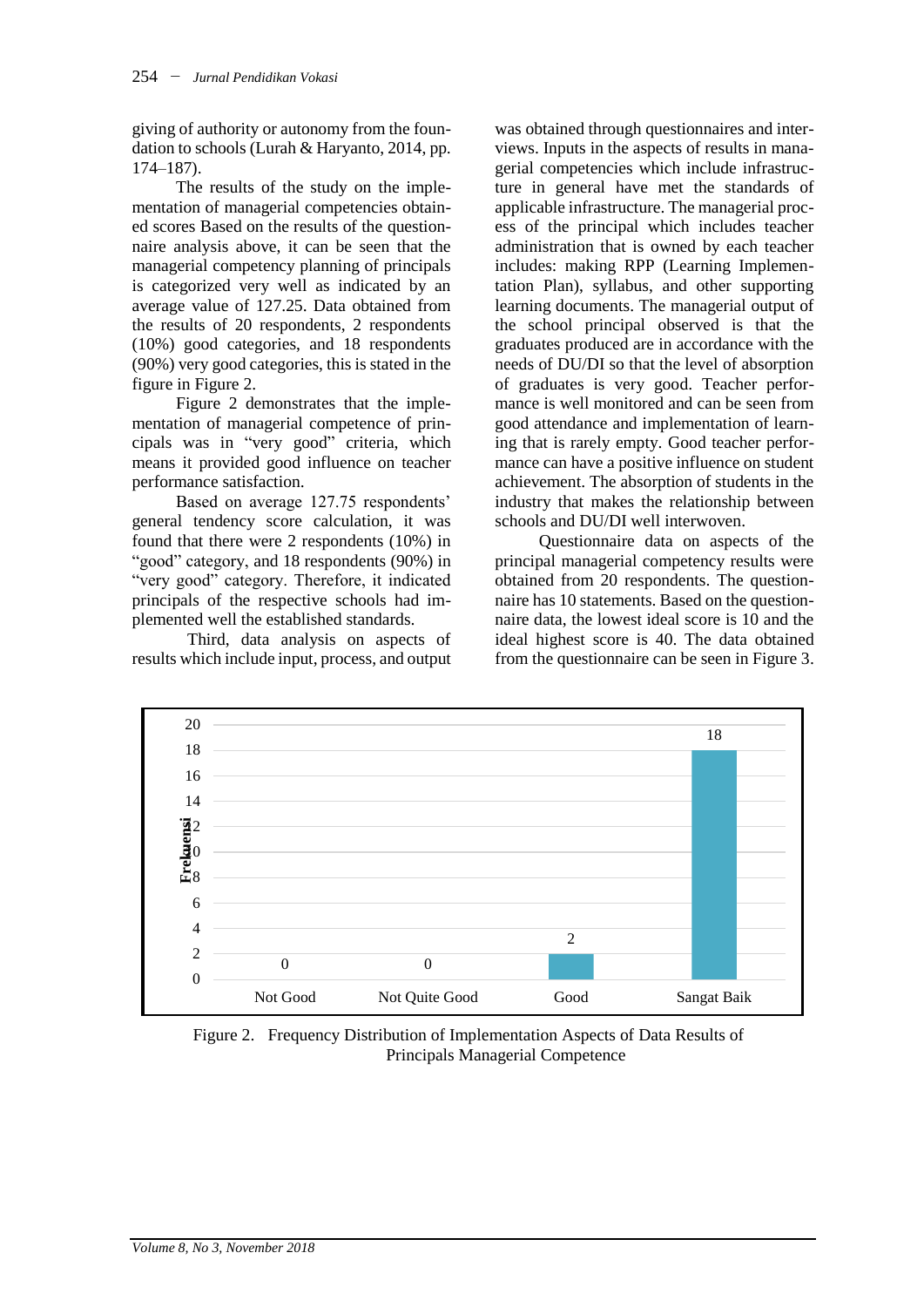

Figure 3. Frequency Distribution of Results Aspects of Data Results of Principals Managerial Competence

From the figure 3, it could be seen that based on the results of the questionnaire analysis, the results of the managerial competence of principals were categorized very well indicated by an average value of 34.20. Obtaining data from the results of 20 respondents, 5 respondents (25%) were in "good" category, and 15 respondents (75%) were in "very good" category.

That data is in line with the research conducted by Arif Jamali namely: contributions given by principals' managerial competencies, school environment, teacher achievement motivation both directly and indirectly to student learning achievement. This means that if the managerial competence of the principal, the school environment and teacher achievement motivation is improved, the quality will contribute positively to the improvement of student learning achievement (Jamali & Prasojo, 2013, pp. 8–21).

The results of Fitriani's research show that: main managerial competencies have a positive and significant effect on citizenship organizational behavior (OCB), primary managerial competencies have a positive and significant effect on teacher productivity, principals managerial competence has a positive and significant effect on interpersonal communication. Interpersonal communication has a positive but not significant effect on civic organizational behavior (OCB), interpersonal communication has a positive but not significant

effect on teacher productivity (Harahap & Rusdinal, 2017, p. 1).

The results of the managerial output of the principal included graduates produced, teacher performance, student achievement, and relations with DU/DI. These schools were able to produce graduates that are in line with the needs of DU/DI. They were also able to stimulate teachers to improve performance. Learning achievements of both academic and non-academic students must also increase. In addition, DU/DI's trust in schools increased as evidenced by the absorption of students in DU/DI.

However, from the results of comparative analysis of the results of principals' managerial competency aspects, it was found that: 1) there were several teachers who taught subjects that were not suitable with their educational background, 2) there was no gap between the process and results of implementation of activities, and 3) no there was gaps in output results.

## **CONCLUSION**

Based on the discussion and analysis of research results, it can be concluded as follows:

Managerial competencies of principals of both state and private vocational schools in Magelang were related to the managerial planning ability of the principal, the managerial ability to implement the principal, and the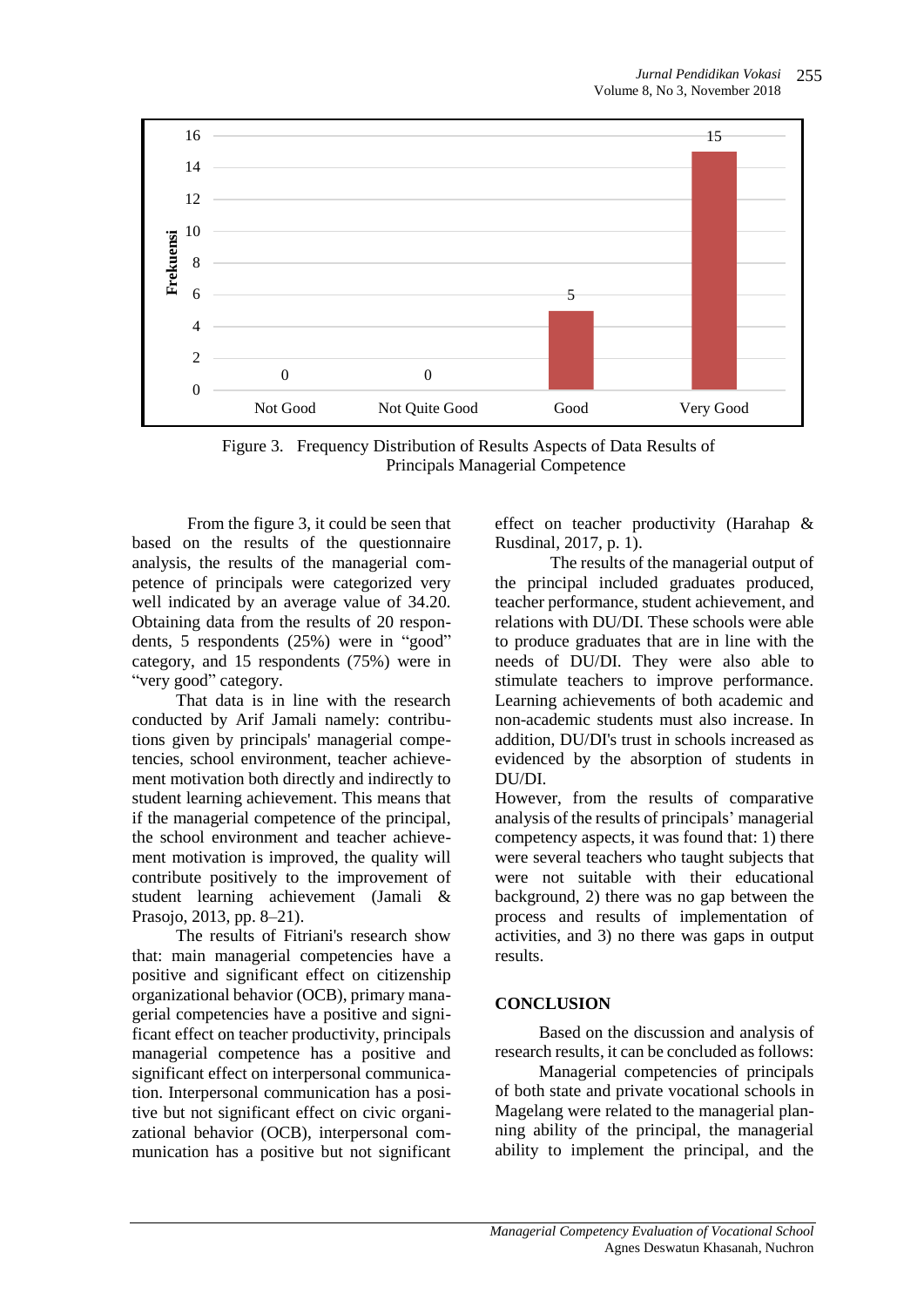ability of the principal to achieve managerial results.

*First*, the aspects analyzed in the planning process were the school's vision, mission and goals. Generally, it was categorized as "very good" with an average acquisition of 52.70 although there were still some gaps such as the vision, mission and goals of the school that had not been maximally developed, there was lack of socialization and there had been no regular improvement.

*Second*, the implementation of managerial competence in schools covering all elements of the school proved was very well proven with the results of satisfying average score reaching 127.25. Even in this case there was no gap starting from the guidelines for implementation, implementation in accordance with the guidelines, school activities, student activities, implementation of curriculum, infrastructure, and relations with outside parties.

Third, the results of the data processing that the results of the implementation of the principal's managerial competency also showed "very good" category with an average value of 34.20. Some of the outputs of these competencies included graduates produced, teacher performance, students' achievements, and relationships with DU / DI.

From these conclusions, several suggestions arose: managerial competence of principals needed to be improved was the problem of planning, which must increase socialization of HR about work programs, provide training in soft skills and skills, be alert and ready to receive all information from the relevant government, and proactively coordinate with various parties related to LSP.

Then related to the problem of implementation, the school should recruit teachers who could fulfill the needs of the school and in accordance with the required competencies.

Moreover, to improve the results school outputs, dual system education (PSG) which allowed teachers or students to study directly in the industry must be done. Hence, there were coherence between school and industry, adequate infrastructure provision, and education quality improvement.

### **REFERENCES**

Adegbemile, O. (2011). Principals' competency needs for effective schools'

administration in Nigeria. *Journal of Education and Practice*, *2*(4). Retrieved from https://www.iiste.org/Journals/index.php /JEP/article/view/436

Adi, A. (2016). Implementasi kompetensi manajerial kepala sekolah kecamatan Kuala Kampar Kabupaten Pelalawan Propinsi Riau. *Jurnal Akuntabilitas Manajemen Pendidikan*, *4*(1), 1. https://doi.org/10.21831/amp.v4i1.8194

Cheng, Y. C. (1997). Instructional leadership and students' educational outcomes in Hong Kong secondary schools. In *Annual Conference of the Hong Kong Educational Research Association*.

- Harahap, F., & Rusdinal, R. (2017). The influence of principal managerial competency toward teachers productivity with mediation of organizational citizenship behavior and interpersonal communication. In *Proceedings of the 2nd International Conference on Educational Management and Administration (CoEMA 2017)*. Paris, France: Atlantis Press. https://doi.org/10.2991/coema-17.2017.50
- Jamali, A., & Prasojo, L. D. (2013). Pengaruh kompetensi manajerial kepala sekolah, lingkungan, motivasi guru, terhadap prestasi siswa SMA Muhammadiyah kota Yogyakarta. *Jurnal Akuntabilitas Manajemen Pendidikan*, *1*(1), 8–21. Retrieved from https://journal.uny.ac.id/index.php/jamp/ article/view/2309/1912
- Kompri. (2017). *Standardisasi kompetensi kepala sekolah: pendekatan teori untuk praktik profesional*. Jakarta: Kencana.

Lurah, I. H. S., & Haryanto, H. (2014). Peran kepala sekolah dalam penerapan manajemen berbasis sekolah (MBS) di SDIT Jabal Nur Gamping, Sleman. *Jurnal Akuntabilitas Manajemen Pendidikan*, *2*(2). https://doi.org/https://journal.uny.ac.id/in dex.php/jamp/article/view/2447

Menteri Pendidikan Nasional Republik Indonesia. Peraturan Menteri Pendidikan Nasional Nomor 13 Tahun 2007 tentang